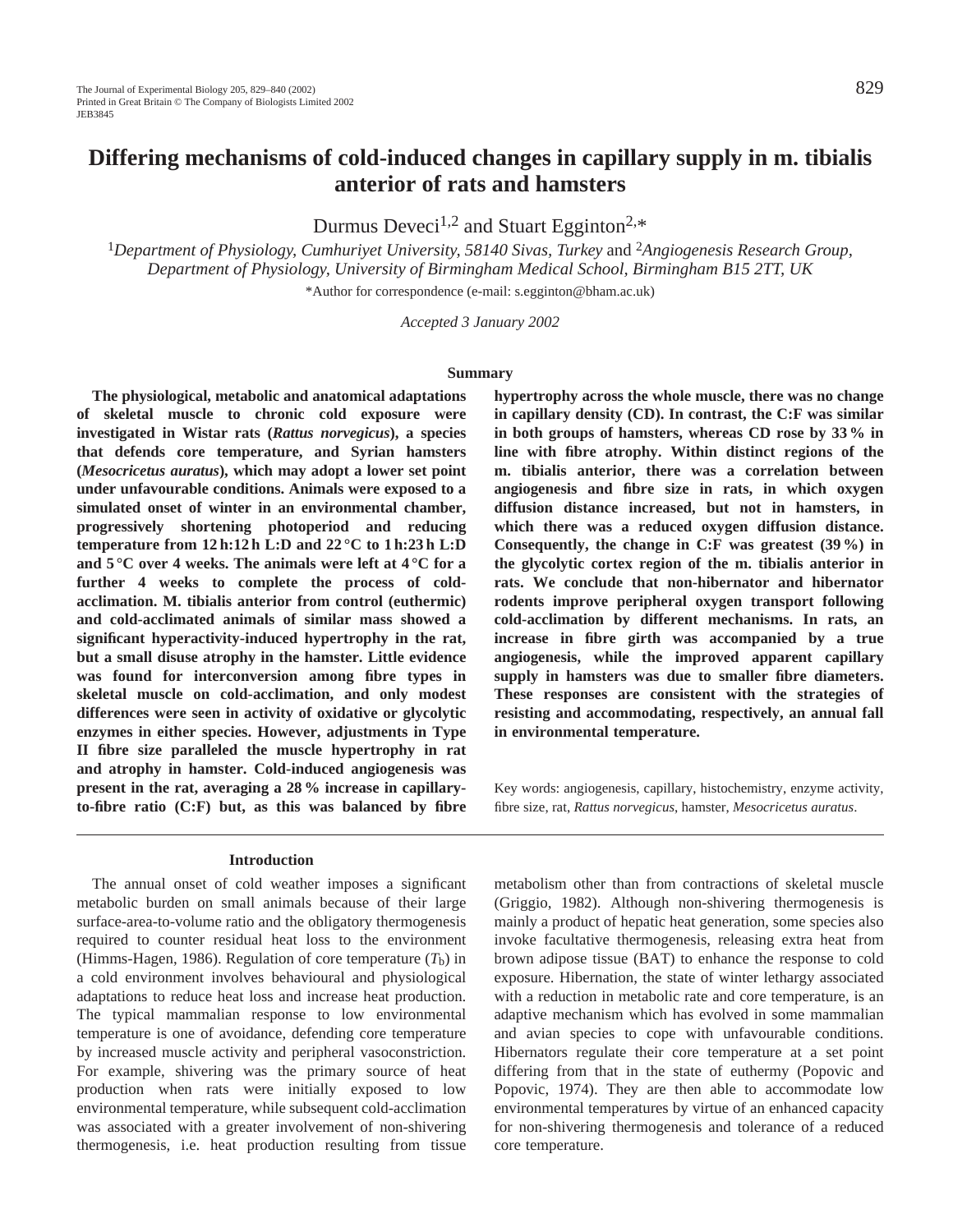#### 830 D. Deveci and S. Egginton

When tissue oxygenation becomes inadequate or oxygen demand rises sufficiently, an increase in vascularity may be required to promote oxygen delivery to cells. This will reduce the distance over which diffusion occurs, increase capillary surface area for exchange and accommodate a greater maximum local blood flow for delivery (Hudlická et al., 1992). In addition to its role in peripheral oxygen transport to the tissues, the capillary supply is also important for the removal of metabolic end-products such as CO2 and lactic acid, and for the maintenance of local thermal balance. The capillary supply may therefore play an important role in the strategies of both cold avoidance and cold-acclimation. Many approaches have been used to study the vascularisation of muscles in mammals, usually showing that individual muscle fibres are surrounded by a number of capillaries in proportion to their oxidative metabolic capacity (Romanul, 1965).

Exposure to cold is thought to increase the capillary supply to skeletal muscle of rats (Heroux and St Pierre, 1957), guinea pigs (Sillau et al., 1980) and mice (Wickler, 1981), but these data are ambiguous because of the methodologies employed (Egginton, 1990a, 1998). In addition, isolating the relevant stimuli may be difficult, e.g. increased capillarisation at high altitude may reflect hypoxia, cold exposure or a combination of these stimuli. When animals were exposed to cold, an increase in capillarisation of skeletal muscles was observed (Banchero et al., 1985). It was expected that cold plus hypoxia would be more effective in inducing capillarisation than cold alone because of the synergistic effect of increasing metabolic demand by cold and reducing oxygen supply by hypoxia. However, the response depended on muscle fibre composition since cold alone was most effective in increasing capillarisation in soleus muscle (slow oxidative muscle), while cold plus hypoxia was more effective in the gastrocnemius muscle (a mixed muscle) (Banchero, 1982).

The basal metabolic rate of rats is lower than that of hamsters at a common environmental temperature (Himms-Hagen, 1986), so these non-hibernator and hibernator species may respond differently to cold exposure. Given a common stimulus, we reasoned that species with different overwintering strategies would also show differing physiological responses to a period of gradual cooling to overcome the potential limitation in peripheral oxygen transport at low environmental temperatures, the process of cold-acclimation. Such comparisons are difficult to make on the basis of published data because the response evoked by cooling or cold exposure varies among species, and depends on the animal's age and previous thermal history (duration and/or depth of cold exposure), leading to conflicting reports in the literature on the effects of cold exposure. An experimental protocol was therefore adopted that followed gradual alterations in both temperature and photoperiod in order to mimic seasonal fluctuations (summer/winter transition) rather than acute exposure to low temperatures, as used previously, and exposed non-hibernator and hibernator rodents to the same conditions. As far as we are aware, this is the first time such an approach has been adopted. Preliminary data have been presented in abstract form (Deveci and Egginton, 1996, 1998).

### **Materials and methods**

### *Animals*

Animals for this study were used in accordance with the animal welfare regulations of the Animals (Scientific Procedure) Act of 1986. Experiments involved two species, male Wistar rat (an albino strain of *Rattus norvegicus*) and male Syrian hamster (*Mesocricetus auratus*). Both species were divided into two groups of six animals each, euthermic (control), held at the ambient temperature of the animal holding facility, and cold-acclimated (Cold-A), subjected to low environmental temperature. All animals were provided with food pellets and water *ad libitum*, supplemented periodically with fresh vegetable matter.

#### *Cold-acclimation*

To minimise any intra-specific allometric (scale-dependent) effects, we compared groups of animals with similar body mass. While this meant starting the 8-week acclimation period with juvenile rats, the changes observed would presumably be accentuated by acclimating older (hence larger and having a reduced intrinsic capacity for non-shivering thermogenesis) animals, and we therefore feel this compromise was justified.

The initial body mass of cold-exposed rats was 60–70 g, and that of hamsters was 130–140 g, with final body masses of approximately 260 and 170 g, respectively. Rearing conditions were an ambient temperature of  $21\pm1$  °C and daily photoperiod of 12 h:12 h light:dark (L:D); control animals were maintained under these conditions. Following Home Office guidelines for experimentation, hamsters were housed in individual cages in an environmental chamber whereas rats were kept two or three in a cage. The initial air temperature on transfer was  $20^{\circ}$ C, and this was gradually reduced to  $5^{\circ}$ C, accompanied by a photoperiod reduced by 1.5 h each week from an initial setting of 8 h:16 h L:D to 1 h per day by week 4. After 4 weeks and up to 8 weeks, photoperiod was held at 1 h:23 h L:D, and a temperature of  $5\pm1$  °C was maintained.

#### *Histochemistry*

At the end of the cold-acclimation period, the m. tibialis anterior (TA) was quickly removed from one side of animals under anaesthesia and weighed, and slices from the proximal one-third were frozen in isopentane cooled in liquid nitrogen for subsequent histological processing. Serial  $10 \mu m$  cryostat sections were stained to demonstrate myofibrillar ATPase (for fibre typing), succinic dehydrogenase (for oxidative capacity) and alkaline phosphatase (for capillary endothelium) activities. We did not distinguish between Type IIb and Type IId/x/c fibres (see Fig. 1), whose oxidative capacity is between those of Types IIa and IIb (Schiaffino et al., 1990). Thus, the oxidative capacity of hamster TA may have been slightly underestimated by fibre typing relative to oxidative enzyme activity. Capillary supply was evaluated as the numerical capillary-to-fibre ratio (C:F) or capillary density (CD; mm–2), and muscle composition was evaluated as relative fibre type density and mean cross-sectional area, using an unbiased sampling protocol (Egginton, 1990a,b).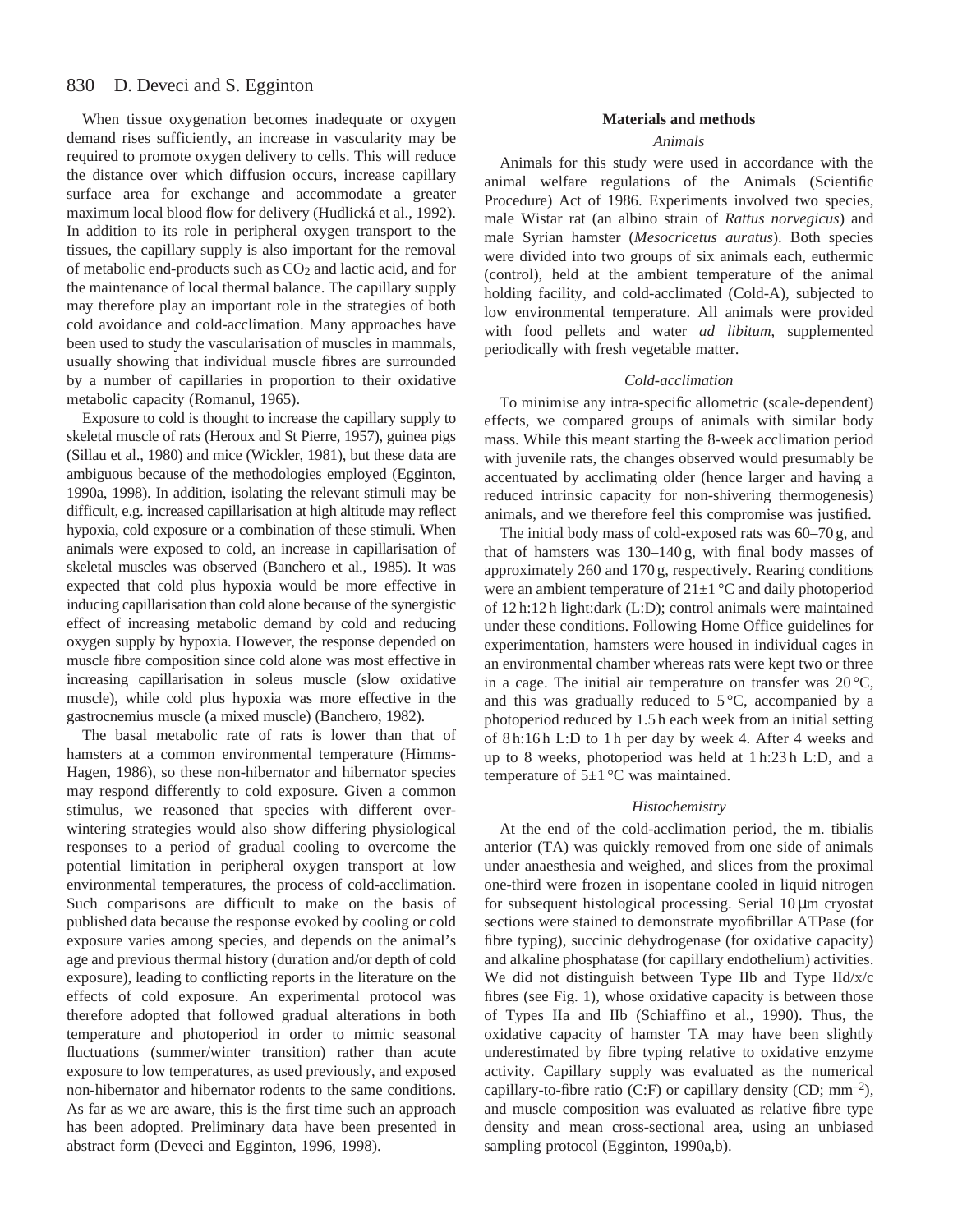

#### *Morphometric analyses*

A square-lattice counting frame was superimposed on the image of muscle sections by means of a microscope drawing arm. For each section, the frame was systematically oriented on the same circumscribed regions, relative to the major axis and the section boundaries, using a sample area of 0.194 mm<sup>2</sup> (Fig. 2). This is different from most other studies, but was used because random samples of tissue will increase data variance and tend to obscure any localised response of specific muscle regions. Capillaries and fibres were counted in three fields in the TA cortex and two fields in the core, and averaged to give a single value for each muscle region. The muscle crosssectional area occupied by the three main fibre types was quantified using standard stereological point-counting methodology (Egginton, 1990a). Type I or Type IIa fibres from fast or mixed muscles are approximately half the area of Type IIb fibres in adult rats (Egginton, 1990b) and, consequently, their total oxidative capacity is overestimated if only numerical frequency is quantified. In addition, muscle tension development is proportional to fibre cross-sectional area (FCSA), so a quantitative estimate of their relative areas may be a better index of functional capacity.

The relative area  $(A_A)$  areal density) of individual fibre types was estimated by standard point-counting techniques, the number fraction (N<sub>N</sub>, numerical density) was estimated by dividing the number of fibres for each individual fibre type by the total number of fibres uniquely contained within the counting frame, and the mean FCSA of individual fibre types was estimated as the product of areal density and sample area divided by the appropriate fibre number (Egginton, 1990b).

The distance over which oxygen is transported is one of the most important limiting factors in the supply of oxygen from a capillary to the tissues, accentuating the resistance to oxygen flux existing at the capillary/fibre interface (Egginton, 1990a).

## *Capillary growth in the cold* 831

Fig. 1. A representative photomicrograph of ATPase staining from the tibialis anterior core region of a control rat; 10 µm cryostat section. The characterisation of fibre types on the basis of staining intensity is illustrated for Type I, IIa and IIb fibres. Scale bar, 100 µm.

We estimated diffusion distance (*D*) according to the formula of Rakusan and Poupa (1963) as: *D*=500/√CD, where CD is capillary density. We also used a formula recommended by Snyder (1987) for hexagonal capillary arrays which estimates the maximum (ninety-fifth percentile) oxygen diffusion distance as *R*max=[(0.326+0.312)/C:F] √FCSA and the mean oxygen diffusion distance as *R*ave=[(0.140+0.231)/C:F]√FCSA. Clearly, such formulae are sensitive to both cold-induced angiogenesis and changes in fibre size since CD will vary reciprocally with FCSA.

#### *Enzyme activity*

Muscles contralateral to those obtained for histochemical analysis were quickly removed, frozen in liquid nitrogen and stored at –80 °C until analysis. Samples were homogenised in a 30-fold excess (w/v) of ice-cold buffer  $(2 \text{ mmol } l^{-1} \text{ MgCl}_2)$ , 1 mmol  $l^{-1}$  EDTA, 50 mmol  $l^{-1}$  imidazole, pH 7.4 at 20 °C). Measurement of enzyme activity was performed at  $25 \pm 0.1$  °C under optimal conditions of pH and substrate/cofactor concentrations, using substrate deletion as a control for background activity, monitored by following the oxidation of the pyridine nucleotide NADH at 340 nm (using a millimolar extinction coefficient,  $E_{\text{mM}}$ , of 6.22) or the reduction of



Fig. 2. Schematic cross section of tibialis anterior muscle. The numbers in squares show the relative position of the fields counted. In the cortex, fibre size is large and fibres are mainly glycolytic, whereas in the core region fibre size is smaller and fibres are more oxidative. FCSA, fibre cross-sectional area.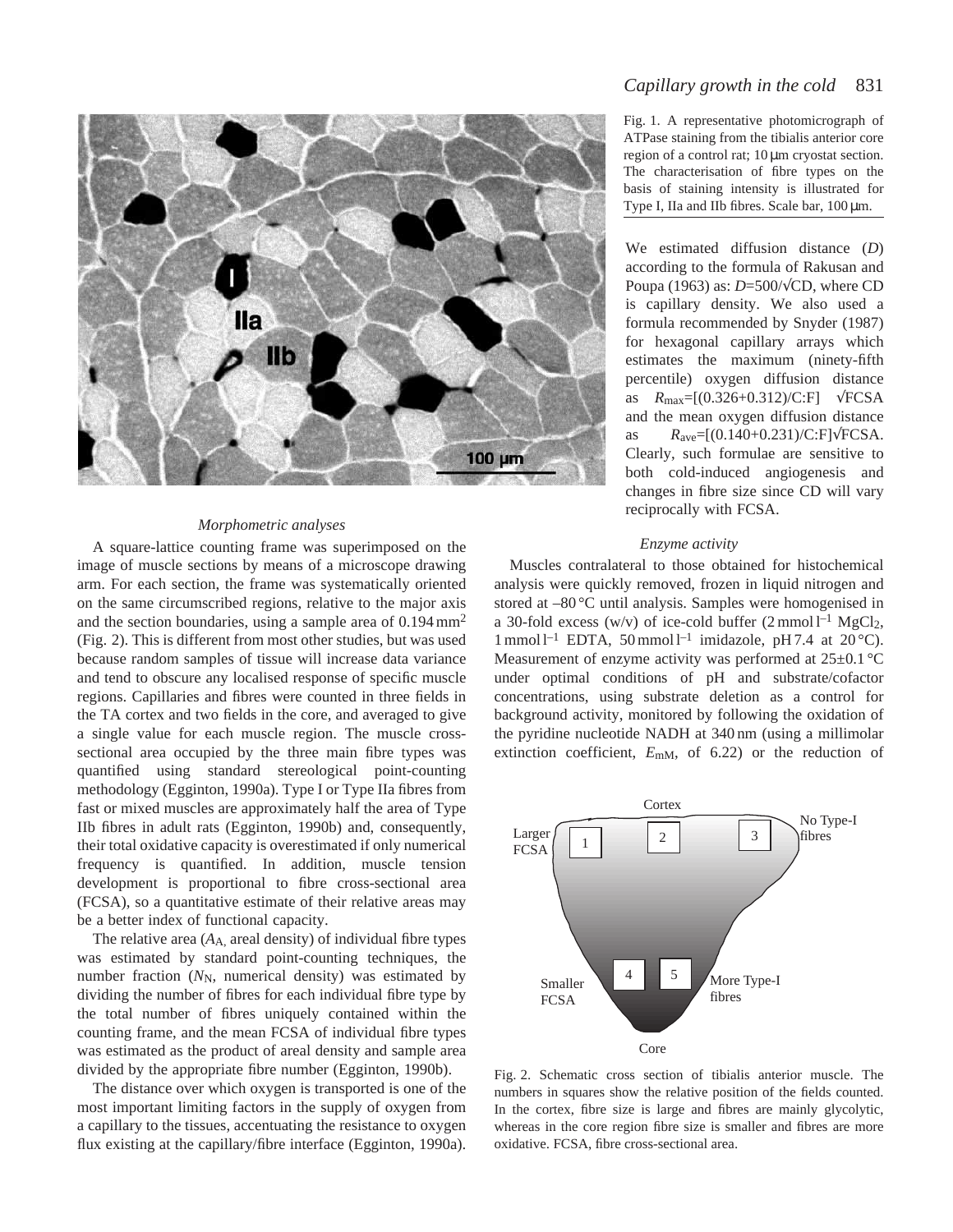## 832 D. Deveci and S. Egginton

|                                                               | Rat             |                  | Hamster         |                  |
|---------------------------------------------------------------|-----------------|------------------|-----------------|------------------|
|                                                               | Euthermic       | Cold-acclimated  | Euthermic       | Cold-acclimated  |
| Body mass $(g)$                                               | $256 \pm 3.7$   | $263+2.1$        | $167 + 3.5$     | $168 \pm 5.6$    |
| Tibialis anterior (mg)                                        | $408 \pm 17.8$  | $467 \pm 18.3*$  | $137 + 3.8$     | $129 \pm 6.8$    |
| Enzyme activity<br>(µmol min <sup>-1</sup> $g^{-1}$ wet mass) |                 |                  |                 |                  |
| <b>PFK</b>                                                    | $82.5 \pm 9.6$  | $65.6 + 5.6$     | $67.4 + 4.4$    | $60.8 \pm 4.3$   |
| <b>LDH</b>                                                    | $445+15.8$      | $528 \pm 18.4**$ | $202 \pm 30.5$  | $215 \pm 18.8$   |
| CS.                                                           | $30.0 + 2.1$    | $25.8 \pm 1.0$   | $37.2 \pm 2.3$  | $39.9 \pm 3.8$   |
| <b>HAD</b>                                                    | $2.05+0.45$     | $1.97 \pm 0.25$  | $3.70 + 0.63$   | $2.30 \pm 0.37$  |
| Activity ratio                                                |                 |                  |                 |                  |
| LDH/PFK                                                       | $5.76 \pm 0.62$ | $8.46 \pm 0.97*$ | $3.11 \pm 0.56$ | $3.53 \pm 0.22$  |
| PFK/CS                                                        | $2.81 \pm 0.41$ | $2.58 \pm 0.28$  | $1.83 \pm 0.12$ | $1.56 \pm 0.10$  |
| HAD/CS                                                        | $0.07 \pm 0.01$ | $0.08 \pm 0.01$  | $0.10 \pm 0.01$ | $0.06 \pm 0.01*$ |

Table 1. *Muscle mass and metabolic characteristics in euthermic and cold-acclimated rats and hamsters*

Values are means  $\pm$  s.e.m.,  $N=6$  animals per group.

\**P*<0.05, \*\**P*<0.01 compared with the corresponding euthermic group.

PFK, phosphofructokinase; LDH, lactate dehydrogenase; CS, citrate synthase; HAD, 3-hydroxyacyl-CoA dehydrogenase.

5,5′-dithiobis-(2-nitrobenzoic acid) (DTNB) at 412 nm (*E*mM=13.6). The results are expressed as micromoles of product formed per minute per gram wet mass. The anaerobic capacity of muscle was evaluated by assaying phosphofructokinase (PFK) and lactate dehydrogenase (LDH) activities, the aerobic capacity by the activity of citrate synthase (CS) as a marker for the citric acid cycle and 3 hydroxyacyl-CoA dehydrogenase (HAD), which is a marker of fatty acid catabolism (β-oxidation).

### *Phosphofructokinase (EC 2.4.1.1)*

PFK activity was determined in the presence of  $1.5 \text{ mmol} \, \text{l}^{-1}$ NADH, 7 mmol l<sup>-1</sup> MgCl<sub>2</sub>, 2 mmol l<sup>-1</sup> AMP, 2 units ml<sup>-1</sup>  $\alpha$ glycerophosphate dehydrogenase, 0.5 units ml–1 aldolase and 75 mmol  $l^{-1}$  triethanolamine-HCl buffer, pH 8.2 at 25 °C. The reaction was initiated by addition of ATP and D-fructose 6 phosphate to the medium, and PFK activity was determined at 340 nm.

### *Lactate dehydrogenase (EC 1.1.1.27)*

LDH was assayed as pyruvate reductase in a medium consisting of  $1.5 \text{ mmol} \, \text{l}^{-1}$  NADH,  $50 \text{ mmol} \, \text{l}^{-1}$  imidazole-HCl buffer, pH 7.4 at 25 °C. The reaction was initiated by addition of  $3$  mmol  $l^{-1}$  sodium pyruvate, and LDH activity was measured at 340 nm. The pyruvate concentration that gave the highest LDH activity was determined for each tissue.

#### *Citrate synthase (EC 4.1.3.7)*

The assay medium consisted of  $2.5 \text{ mmol } l^{-1}$  DTNB, 5.0 mmol l–1 oxaloacetic acid (OAA), 3.0 mmol l–1 *S*-acetyl CoA, 50 mmol  $1^{-1}$  triethanolamine-HCl buffer, pH 8.0 at 25 °C. CS activity was determined at 412 nm after the addition of  $0.3$  mmol l<sup>-1</sup> acetyl coenzyme A (sodium salt), following subtraction of background deacylase activity from activity in the presence of OAA.

### *3-Hydroxyacyl-CoA dehydrogenase (EC 1.1.1.35)*

HAD activity was determined in the presence of  $1.5$  mmol  $l^{-1}$  NADH, 1 mmol  $l^{-1}$  EDTA and  $50$  mmol  $l^{-1}$ imidazole buffer, pH 7.4 at  $25^{\circ}$ C; the reaction was initiated with  $2.0 \text{ mmol } l^{-1}$  acetoacetyl coenzyme A (sodium salt), and followed at 340 nm.

#### *Statistical evaluation*

All results are given as means  $\pm$  s.E.M. Analysis of variance (ANOVA) was used to determine statistical significance (taken to be *P*<0.05), using Fisher's PLSD test for multiple comparisons.

#### **Results**

#### *Muscle mass*

All animals tolerated cold exposure well, with no individual excluded from analysis because of poor condition. Using weight-matched controls, there was clear evidence of muscle hypertrophy in Cold-A rats after 8 weeks (muscle mass increasing from 1.6 to 1.8% of body mass,  $P<0.05$ ), and a modest (6 %) atrophy in Cold-A hamsters (not significant, Table 1).

### *Enzyme activity*

There was a clear inter-specific difference in metabolic characteristics, with the fast muscle in rats having a significantly higher glycolytic (PFK, LDH) and lower oxidative (CS, HAD) enzyme activity than that of hamsters. This relationship was unaffected by cold-acclimation (Table 1), which in both species led to a modest (10–20 %, not significant) reduction in glycolytic capacity as indicated by PFK activity. LDH activity was significantly elevated in Cold-A rats, leading to a greater LDH/PFK ratio, which indicates an increased terminal anaerobic to glycolytic metabolic activity.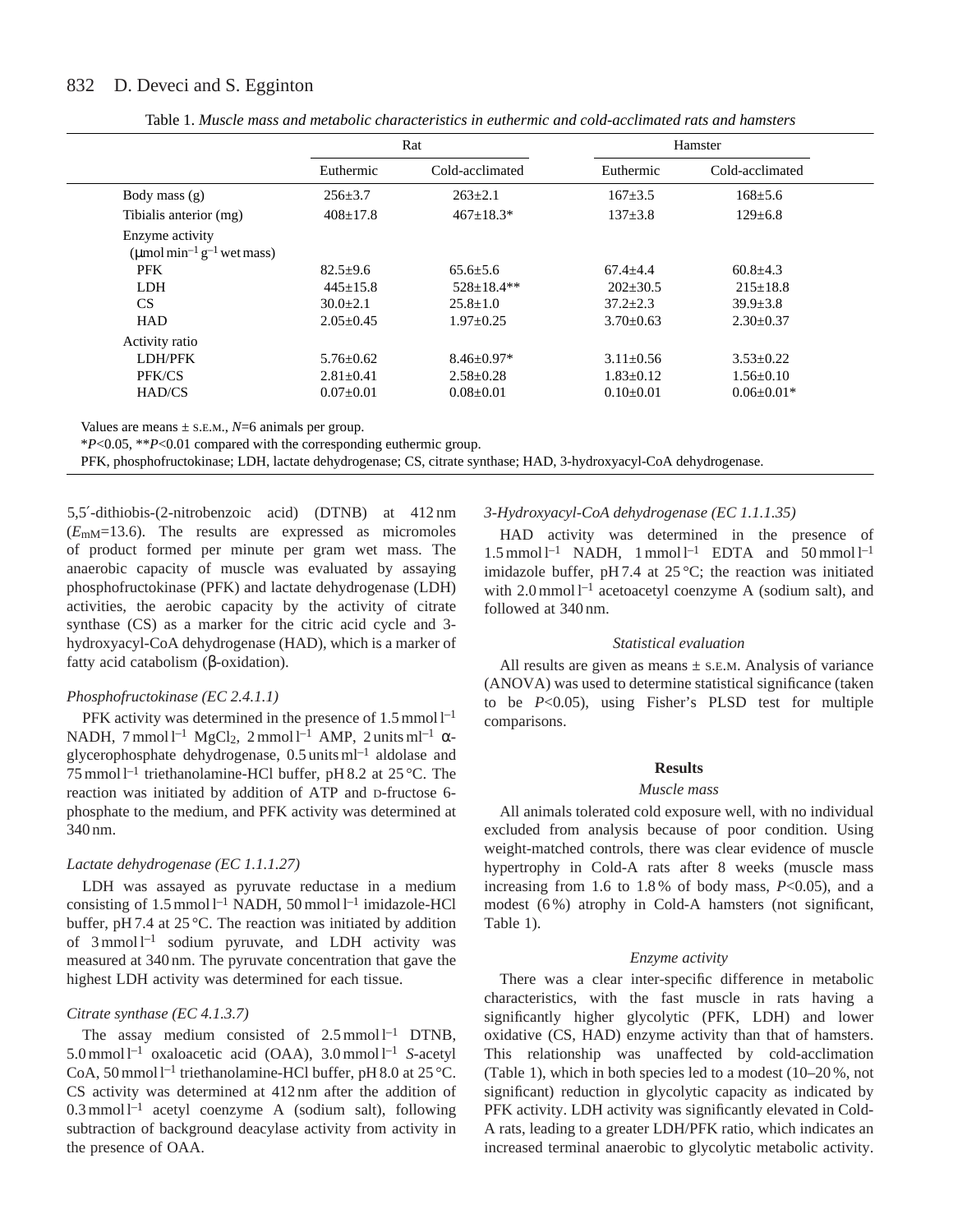There was little change in the potential tricarboxylic acid cycle flux, as indicated by CS activity in both species, but a 40 % reduction in HAD activity in hamster TA on cold-acclimation (not significant). Consequently, there was little difference in the balance between glycolytic and oxidative metabolic capacity (PFK/CS) in either species (Table 1).

#### *Fibre type composition*

The compositions of muscles in euthermic rats and hamsters were distinct (Table 2), but the relative distributions of fibre types among regions within the TA were quite similar for both species (Fig. 3A,B). The TA was composed mainly of Type IIb (fast glycolytic, FG) fibres, with a smaller proportion of Type IIa (fast oxidative glycolytic, FOG) and a few Type I (slow oxidative, SO) fibres. The numerical density ( $N_{\rm N}$ ) of fibre types showed modest alterations between euthermic and Cold-A groups in either species, although the modest inter-specific differences were reduced further on cold-acclimation, nor were there any significant differences in the areal density of fibre types (Table 2). The muscles showed no evidence of oedema or necrosis, with the interstitium occupying approximately 5 % of muscle cross section in all groups. Fibre cross-sectional area (FCSA) was the parameter most affected by cold-acclimation, showing a general hypertrophy in rat muscles and atrophy in hamster muscles compared with euthermic groups. Mean FCSA increased significantly in the Cold-A rat from 1980±112 to  $2512\pm210\,\mu\text{m}^2$  (*P*<0.05, see Fig. 5A), while it declined in Cold-A hamsters from 2346±88 to 2035±108 µm<sup>2</sup> (*P*<0.05, see Fig. 5B). Differences in mean FCSA were due primarily to the response of fast muscle fibres (mainly Type IIb) in both species (Fig. 3A,B).

There was a similar fibre type distribution in the core and cortex regions of TA muscle in both species, and coldacclimation had no effect on this distribution in the rat (Fig. 3A) for either numerical or areal fibre type proportion. However, Type I fibre numerical density was significantly reduced in the core region of TA of Cold-A hamsters (Fig. 3B). In euthermic animals, there were regional differences in FCSA within the same muscle. Type IIb fibres were almost double the size of Type IIa and I fibres in both species, while Type IIb fibres in the TA cortex were larger than those in the core region of both rat and hamster (*P*<0.01). The same was true for Type IIa fibres in rat (Fig. 3A), but not in hamster (Fig. 3B). These regional differences were maintained in Cold-A rats, while the differences between regions disappeared for Type II fibres in hamster TA as a result of cold-acclimation. Following cold-acclimation, there was a significantly increased FCSA of Type IIb fibres in the core and cortex regions of TA muscle in the Cold-A compared with the euthermic rat, while hypertrophy of Type IIa fibres occurred only in the cortex regions (Fig. 3A). In contrast, there was a general atrophy in hamster TA induced by cold-acclimation, seen as a reduction in mean FCSA that was significant in the cortex region for both Type IIa and IIb fibres (Fig. 3B). The influence of these changes on oxidative capacity is reflected in the succinic

Table 2. *Fibre type composition and fibre cross-sectional area in tibialis anterior of euthermic and cold-acclimated rats and hamsters*

|                                       | Rat             | Hamster        |
|---------------------------------------|-----------------|----------------|
|                                       |                 |                |
| Numerical density, N <sub>N</sub> (%) |                 |                |
| Type-I                                |                 |                |
| Euthermic                             | $5 \pm 0.8$     | $10+1.0$       |
| Cold-acclimated                       | $7 + 1.4$       | $8 + 0.7$      |
| Type-IIa                              |                 |                |
| Euthermic                             | $29 \pm 1.1$    | $23 \pm 1.6$   |
| Cold-acclimated                       | $28+1.0$        | $24 \pm 1.3*$  |
| Type-IIb                              |                 |                |
| Euthermic                             | $66+1.5$        | $67+1.6$       |
| Cold-acclimated                       | $65 \pm 2.1$    | $68+1.9$       |
| FCSA (µm <sup>2</sup> )               |                 |                |
| Type-I                                |                 |                |
| Euthermic                             | $1111 \pm 96$   | $1562 \pm 120$ |
| Cold-acclimated                       | $1322 + 173$    | $1353 \pm 101$ |
| Type-IIa                              |                 |                |
| Euthermic                             | $1242 \pm 60$   | $1587 + 47$    |
| Cold-acclimated                       | $1540 \pm 127*$ | 1324±77**      |
| Type-IIb                              |                 |                |
| Euthermic                             | $2338 \pm 124$  | $2691 \pm 105$ |
| Cold-acclimated                       | 2970±214**      | $2372+138$     |
|                                       |                 |                |
| Areal density, $A_A$ (%)              |                 |                |
| Type-I<br>Euthermic                   | $3 + 0.3$       | $7 + 0.7$      |
| Cold-acclimated                       | $4 + 0.7$       | $5 + 0.8$      |
|                                       |                 |                |
| Type-IIa                              |                 |                |
| Euthermic                             | $17+0.6$        | $17+0.8$       |
| Cold-acclimated                       | $17 + 0.6$      | $17+1.0$       |
| Type-IIb                              |                 |                |
| Euthermic                             | $75 + 1.1$      | $72 + 1.7$     |
| Cold-acclimated                       | $73 + 1.3$      | $75 + 1.6$     |
| Interstitium                          |                 |                |
| Euthermic                             | $5 + 0.4$       | $4 + 0.4$      |
| Cold-acclimated                       | $6+0.4$         | $3+0.3$        |

Values are means  $\pm$  s.e.m.,  $N=6$  animals per group.

\**P*<0.05, \*\**P*<0.01 compared with the corresponding euthermic group.

FCSA, fibre cross-sectional area.

dehydrogenase staining, and on capillary supply by alkaline phosphatase staining, of muscle sections (Fig. 4).

### *Capillary supply*

Consistent with the lower aerobic capacity of rat muscles compared with those of hamsters was a reduced capillary supply (Fig. 5A,B). The capillary-to-fibre ratio (C:F) showed a significant (28 %) increase in Cold-A rats, although there was no change in CD since the cold-induced angiogenesis was balanced by fibre hypertrophy (Table 3), with a positive relationship between the extent of capillary growth and FCSA among regions (Fig. 5A). In contrast, the C:F was similar in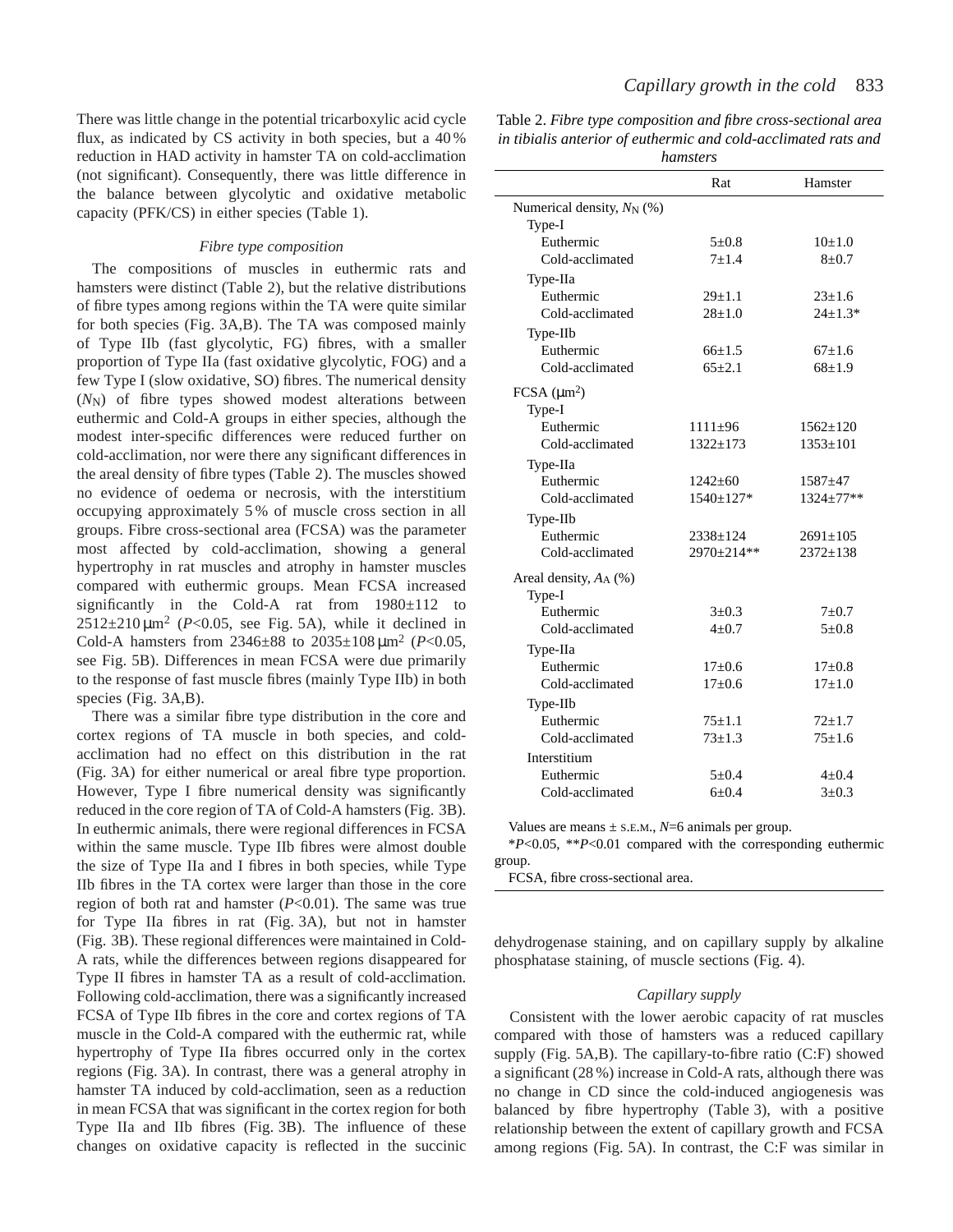

Fig. 3. (A) Rat tibialis anterior (TA) regional fibre type distribution and mean fibre cross-sectional area (FCSA) in euthermic (open columns) and cold-acclimated (filled columns) groups. (B) Regional fibre type distribution and FCSA in hamster TA of euthermic (open columns) and cold-acclimated (filled columns) groups. *N*=6 animals per group. \**P*<0.05, \*\**P*<0.01, \*\*\**P*<0.001 compared with the corresponding euthermic group. Values are means + S.E.M.

both groups of hamster whereas the CD rose by 33 % following cold-acclimation (Table 3).

There was a clear regional differentiation between TA cortex and core in response to cold-acclimation in the rat, with a 39 % greater C:F in the cortex but only a 20 % increase in the core (*P*<0.001, Fig. 5A). In the hamster, there were, as seen in the average for whole TA muscle, no significant alterations in C:F in either region. However, there was a significant increase in CD in both regions with reciprocal muscle fibre atrophy, with the greatest change again being found in the cortex (*P*<0.01, Fig. 5B).

The estimated intramuscular diffusion distances (*D*) were similar for euthermic and Cold-A rats: *D*=19.8±1.3 µm compared with  $19.3 \pm 0.9 \,\mu m$  (not significant),  $R_{\text{max}} = 25.5 \pm 1.5 \,\mu m$ 1.3  $\mu$ m compared with 25.6 $\pm$ 1.4  $\mu$ m (not significant),  $R_{\text{ave}}=14.3\pm0.9 \,\mu\text{m}$  compared with  $13.9\pm0.8 \,\mu\text{m}$  (not significant) for euthermic compared with Cold-A, respectively. In contrast, values were significantly smaller in Cold-A hamster TA:  $D=16.8\pm0.5 \,\mu m$  compared with  $14.7\pm0.4 \,\mu m$ (*P*<0.01), *R*max=22.9±0.6 µm compared with 21.1±0.6 µm

( $P<0.05$ ) and  $R_{\text{ave}}=12.0\pm0.3 \,\mu\text{m}$  compared with  $11.1\pm0.3 \,\mu\text{m}$ (*P*<0.05). Regional differences were also evident, with diffusion distance lower in the core than the cortex in both species, reflecting both the smaller FCSA and the higher CD.

Table 3. *The effect of cold acclimation on capillary supply in tibialis anterior muscle*

| ,,,,,,,,,,,,,,,,,,,,,,,,,,,,,, |                   |                 |  |  |  |
|--------------------------------|-------------------|-----------------|--|--|--|
|                                | Rat               | Hamster         |  |  |  |
| C:F                            |                   |                 |  |  |  |
| Euthermic                      | $1.34 \pm 0.08$   | $2.13 \pm 0.07$ |  |  |  |
| Cold-A                         | $1.72 \pm 0.08**$ | $2.21 + 0.08$   |  |  |  |
| $CD (mm-2)$                    |                   |                 |  |  |  |
| Euthermic                      | $715 \pm 75$      | $919 + 52$      |  |  |  |
| Cold-A                         | $735+70$          | $1204 \pm 68*$  |  |  |  |
|                                |                   |                 |  |  |  |

C:F, capillary-to-fibre ratio; CD, capillary density.

Values are means  $\pm$  s.e.m.,  $N=6$  animals per group.

\**P*<0.01, \*\**P*<0.001 compared with the corresponding euthermic group.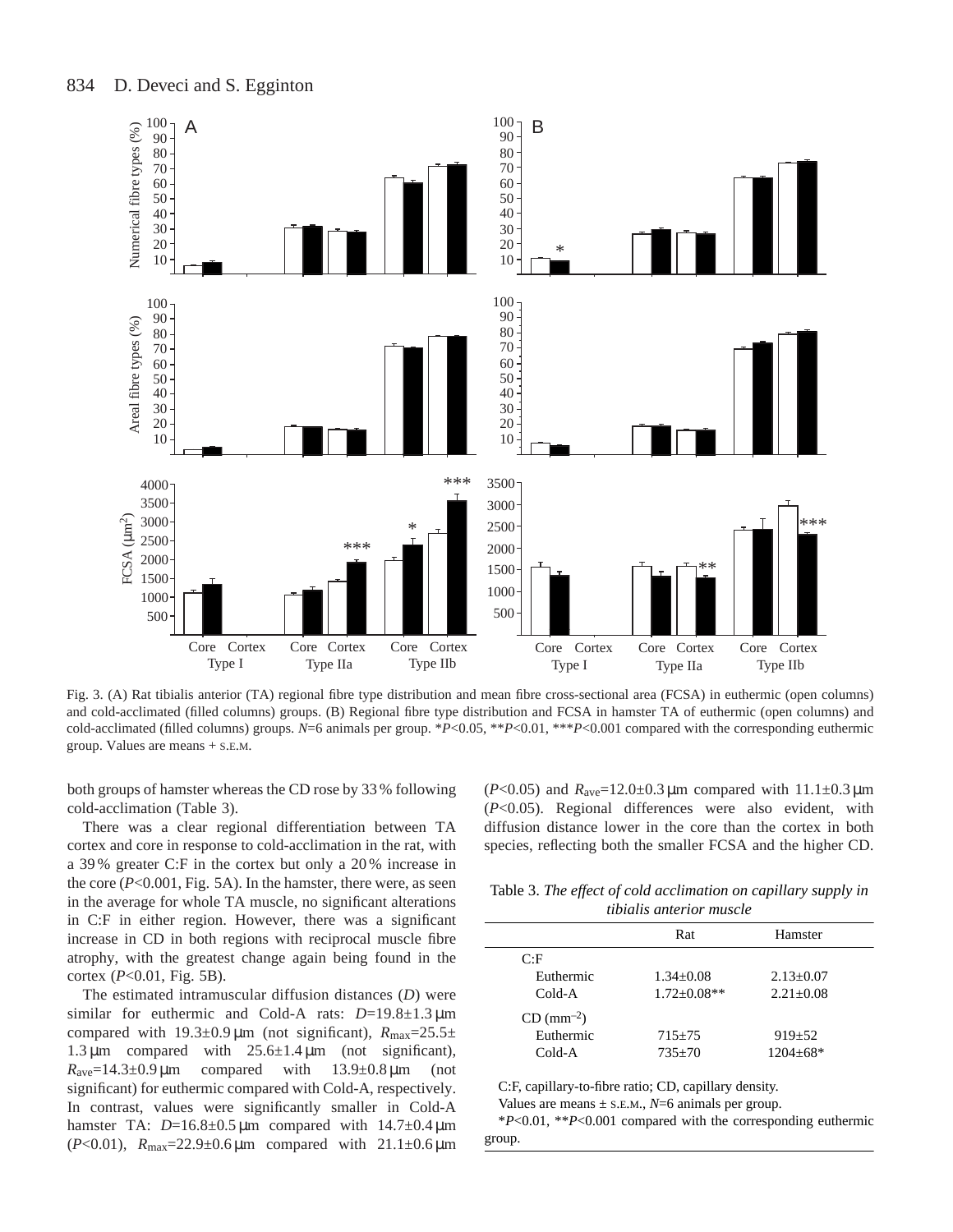

alkaline phosphatase (A,B,E,F) and succinate dehydrogenase (C,D,G,H) staining from tibialis anterior cortex of euthermic (left-hand column) and coldacclimated (right-hand column) rat (A–D) and hamster (E–H). Scale bar,  $100 \,\mu m$ .

*Capillary growth in the cold* 835

of O2 and fuels by increasing the carrying capacity of blood, capillary supply, mitochondrial quantity and/or regulation, and the enzyme activity of the tissues (Banchero, 1982; Buser et al., 1982). Maintenance of core temperature in a cold environment is achieved by an increased oxidative metabolism, primarily in brown adipose tissue (BAT) and skeletal muscle (Jansky and Hart, 1968; Foster and Frydman, 1979). Until recently, heat production by nonshivering thermogenesis in both nonhibernator and hibernator mammals was thought to originate principally through activation of a mitochondrial uncoupling protein (UCP1) specific to BAT (Trayhurn and Nicholls, 1986). These small proteins reside in the inner membrane of the mitochondria, where they dissipate the proton gradient linked to oxidation of metabolic fuels, thus generating heat. However, skeletal muscle is an important contributor to standard metabolic rate because of the large percentage of body mass that it represents (Rolfe and Brand, 1996) and is becoming recognised as an important source of non-shivering thermogenesis following the discovery of muscle-specific UCP2 and UCP3 isoforms (Boss et al., 1997). Metabolic efficiency may be

While these differences among regions were more evident in the rat, cold-acclimation did not alter calculated diffusion distance. However, all measures were reduced in both regions of the TA in Cold-A hamsters (Fig. 6).

### **Discussion**

Mammals subjected to prolonged cold exposure usually show an increased metabolic heat production through both shivering and non-shivering thermogenesis (Himms-Hagen, 1976). An increased metabolic rate can be supported by increased delivery improved upon cold exposure as a result of altered enzyme activity, fibre type composition, fibre size or intramuscular diffusion distance.

### *Enzyme activity*

There are few metabolic data available that compare hibernator with non-hibernator animals under similar experimental conditions. During hibernation of ground squirrels, LDH activity increased and CS activity decreased in plantaris muscle (Steffen et al., 1991). In contrast, we looked at changes occurring during the process of cold-acclimation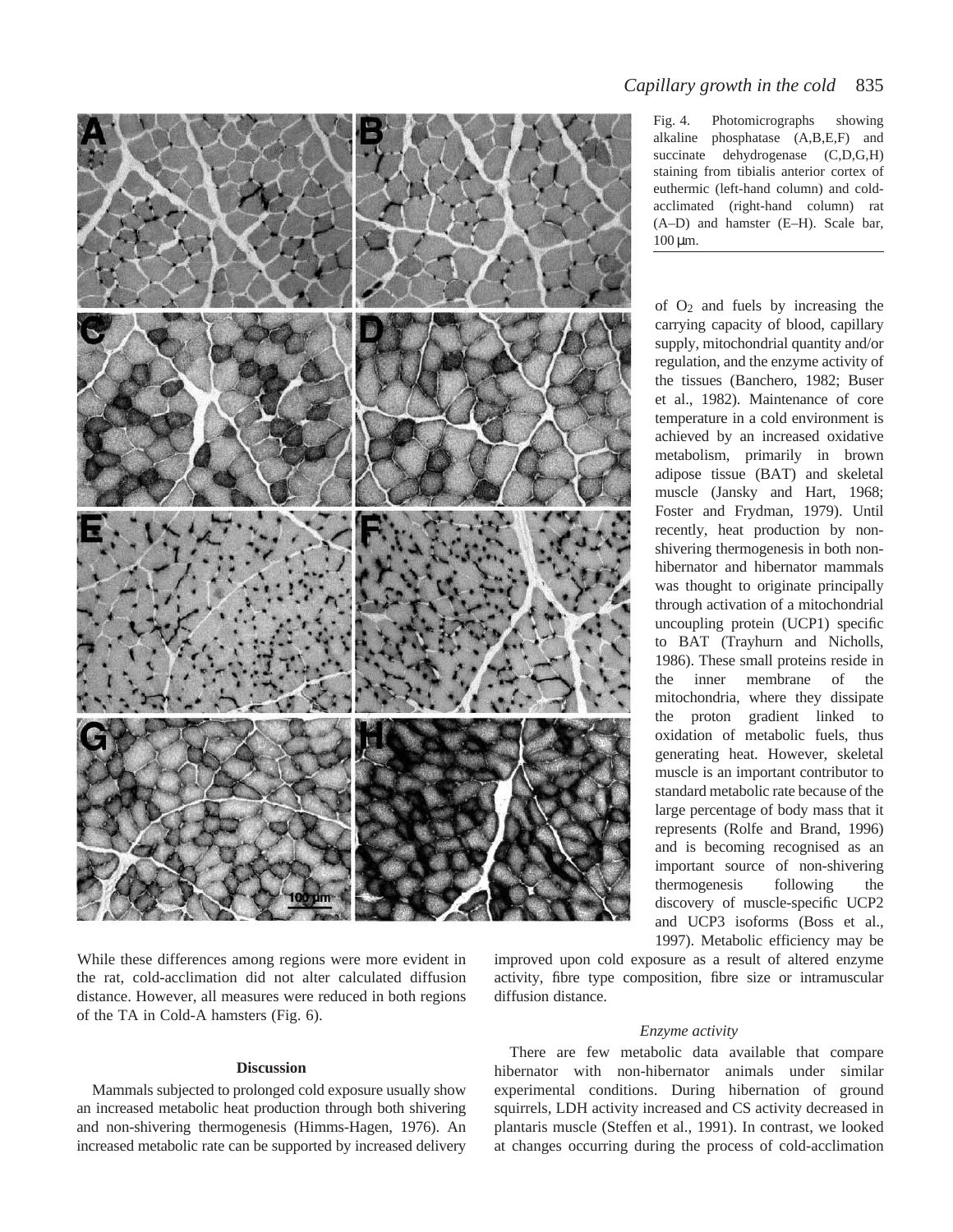



that precedes hibernation and found no significant alteration in activities of the oxidative marker enzymes CS and HAD in either species. Similarly, although higher mitochondria volume density and higher cristae surface density have been reported in Cold-A rat muscles (Buser et al., 1982), the effective mitochondrial mass, as indicated by the content of mitochondrial protein and of cytochrome oxidase activity per gram of muscle, was not altered (Behrens and Himms-Hagen, 1977). In addition, an increase in the maximal rate of muscle oxygen consumption upon cold-acclimation and exercise in guinea pigs revealed no increase in mitochondrial volume, suggesting no change in oxidative capacity (Hoppeler et al., 1995).

To combat the cold, rats may stimulate anaerobic metabolism in skeletal muscle as a result of shivering thermogenesis. Blood lactate levels have been shown to increase in Cold-A guinea pigs (Turner et al., 1995), so an increase in LDH activity may allow increased gluconeogenesis. However, the somewhat lower activity of the flux-limiting enzyme PFK in Cold-A rats strongly suggests that shivering thermogenesis was not fuelled by glycolysis in the present study. Depression of PFK activity may be a result of the change in intracellular adenylate charge ([ATP]/[ADP] ratio) since the enzyme is inhibited by high levels of ATP and H+, which prevents excessive formation of lactate and a precipitous drop in blood pH. PFK inhibition also occurs by accumulation of citrate, an indication that biosynthetic precursors are abundant and additional glucose need not be Fig. 5. (A) Rat tibialis anterior (TA) regional differences in capillary-to-fibre ratio (C:F), capillary density (CD) and mean fibre crosssectional area (FCSA) in core and cortex regions of euthermic (open columns) and cold-acclimated (filled columns) groups. (B) Regional differences in C:F, CD and FCSA in core and cortex regions of euthermic and cold-acclimated hamster TA. *N*=6 animals per group. \**P*<0.05, \*\**P*<0.01, \*\*\**P*<0.001 compared with the corresponding euthermic group. Values are means + S.E.M.

degraded for this purpose (Newsholme and Leech, 1983). The increased LDH activity in rat fast muscles may therefore result from hyperkinesia and greater fast glycolytic (Type IIb) fibre activity during cold-acclimation. In contrast, hamsters show little change in either LDH or PFK activities and are therefore unlikely to rely on shivering thermogenesis.

Enzyme ratio alterations typically paralleled changes in absolute enzyme activities in both species during cold-acclimation, suggesting a broad maintenance of metabolic pattern. The PKF/CS activity ratio, indicating relative glycolytic rather than oxidative capacity, suggests that the former was greater in rats than in hamsters and that this was not

significantly affected by cold-acclimation. Interestingly, there was a clear reduction in fast skeletal muscle HAD/CS activity ratio during cold-acclimation of hamsters, indicating a reduced reliance on lipid metabolism during cold-acclimation. In contrast, significantly larger numbers of fat droplets were observed in both diaphragm and soleus muscle in rat, indicating a shift to lipids as a source of energy in oxidative muscles of Cold-A animals (Buser et al., 1982). The lack of change in HAD activity in our study of fast skeletal muscle would argue against sparing of fatty acids as a substrate for non-shivering heat production *via* UCP in more glycolytic muscle. This is consistent with elevated UCP2 mRNA levels in BAT of both cold-exposed and hibernating ground squirrels (Boyer et al., 1998). Mobilisation of lipid depots to BAT, of which the hamster has a greater relative mass than the rat (D. Deveci and S. Egginton, unpublished data), rather than muscle would be a more efficient strategy for non-shivering thermogenesis in hamsters.

#### *Fibre type composition*

Histochemical staining of rodent skeletal muscle identifies large differences in the metabolic profiles of three major fibre types. Importantly, Type IIa fibres possess high activities of both glycolytic and oxidative enzymes and may be more oxidative than Type I fibres (Saltin and Gollnick, 1983). In the TA muscle, two different regions can be distinguished, a predominantly glycolytic cortex and a mainly oxidative core. In rat, 33 % of fibres are Type IIa in the TA core compared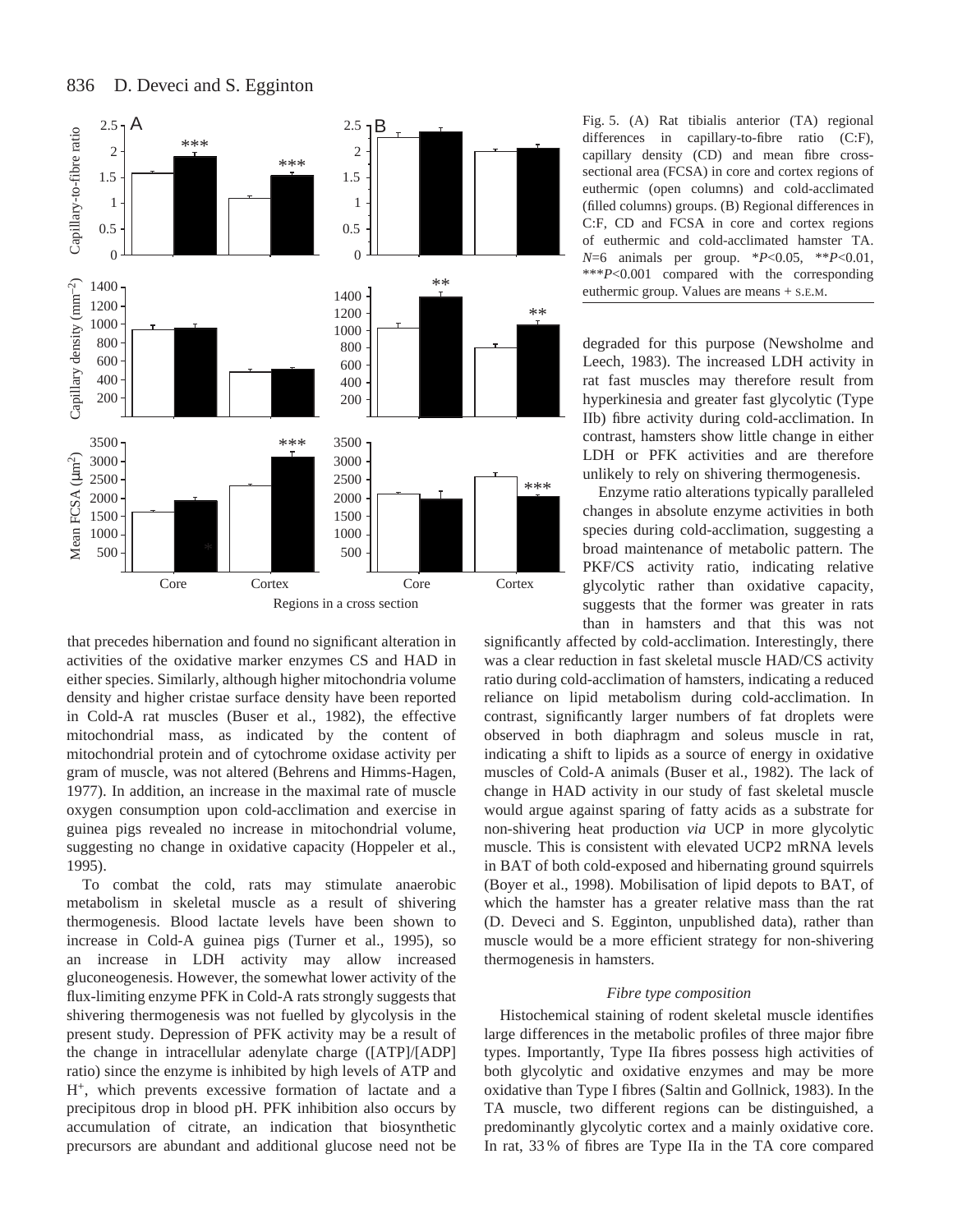

Fig. 6. Estimated regional diffusion distance in tibialis anterior (TA) muscle of euthermic and cold-acclimated rats and hamsters. 500/√CD, diffusion distance (see Rakusan and Poupa, 1963); *R*max, maximum diffusion distance; *R*ave, average diffusion distance (see Snyder, 1987). *N*=6 animals per group. Values are means + S.E.M.

with 22 % in the slow oxidative soleus, while in hamster the values are 26 % and 30 % respectively.

Increased muscle activity can induce fibre type transformation from fast glycolytic to fast oxidative phenotypes (Andersen and Henriksson, 1977). An additional stimulus for muscle fibre transformation in a tissue-specific manner is hormone levels, for example with slow muscle being more sensitive than fast muscle to thyroid status (Izumo et al., 1986). Thyroid hormone (T3) activity and basal metabolic rate were increased in cold-exposed rats (Storm et al., 1981) and hamsters (Sigurdson and Himms-Hagen, 1988). Why, then, despite observing behavioural changes in muscle activity (i.e. shivering thermogenesis or hypokinesia), was there little evidence of fibre transformation in the TA? It may be that the sensitivity of fibre transformation varies with hormonal status. For example, stimulation and hyperthyroidism had antagonistic effects on myosin expression in rat fast-twitch muscle (Kirschbaum et al., 1990), while high resistance training decreased Type IIb myosin heavy chain (MHC) content in the medial gastrocnemius muscle, but again this transformation was blunted by T<sub>3</sub> administration (Caiozzo et al., 1995). Fibre composition expressed as relative number and area was qualitatively similar in the present study since coldacclimation did not affect the size difference among fibre types. Moreover, cold-induced hypertrophy and atrophy did not alter these indices in the TA cortex of rat and hamster, respectively, suggesting an adaptive change in muscle mass that is tightly regulated to preserve the original muscle composition or relative fibre size.

#### *Fibre size*

In spite of little or no fibre transformation, the predominantly glycolytic TA of conspicuously active rats showed a significant hypertrophy in response to lowered temperature and light levels. This may be the result of a combination of factors including cold-induced hyperthyroidism, increased metabolic and sympathetic activity, shivering and/or an age-dependent response. Muscle hypertrophy reflects an increase in protein content resulting from both greater synthesis and reduced degradation rates, while the inverse is true of atrophied muscle (Goldberg et al., 1975). However, in the present study, rat fast muscle showed hypertrophy under conditions where the animals were allowed to undertake a physiological adaptation to gradually reduced temperature, rather than the reported pathological atrophy in response to a sudden exposure to low temperatures (typically  $5-6\degree C$  in other studies) and exposure to an appropriate photoperiod (usually a constant 12 h:12 h L:D). This hypertrophy was primarily due to an increased FCSA of Type II fibres in the cortex and core regions and may be stimulated by the anabolic effect of cold-induced hyperthyroidism, although thyroid hormone has catabolic effects at higher doses (Tata et al., 1963), and preventing transformation from fast to slow fibre types. The lack of Type I fibre response suggests either that slow fibre malleability in response to cold-induced stimuli was less than that of fast fibres or that induction of hypertrophy depended on the original fibre size.

Whole muscle and/or muscle fibre atrophy has been reported in most studies of cold exposure in the rat (Heroux and St Pierre, 1957; Snyder et al., 1992; Suzuki et al., 1997), in guinea pig (Sillau et al., 1980; Aquin et al., 1980) and in pigeon (Mathieu-Costello et al., 1998). However, these studies used larger rats than we did (body mass 200–300 g, compared with our initial mass of  $60 \text{ g}$ ), so there may be a compounding allometric response. Cold exposure in early life may be less disruptive of growth because the inherent potential for nonshivering thermogenesis provides some defence against low environmental temperature. In contrast, adult animals will adopt a resistance to the adverse effects of cold exposure rather than adaptations that permit continuance of normal anabolism, leading to retardation of growth. It may be that the progressive cold exposure in our experiment produced more continuous shivering than the acute cold exposure used previously, leading to hypertrophy of the TA in cold-acclimated rats. This may parallel the condition induced by short trains of tetanic contractions when the response of fibre metabolism was dissociated from that of capillary supply (Egginton and Hudlická, 2000). The muscle regions with larger fibres were the most superficial, so they were also likely to be subjected to a larger thermal gradient and to be stimulated most by shivering activity. Our experimental procedure increased the time the nocturnal rats were awake, but stimulated the onset of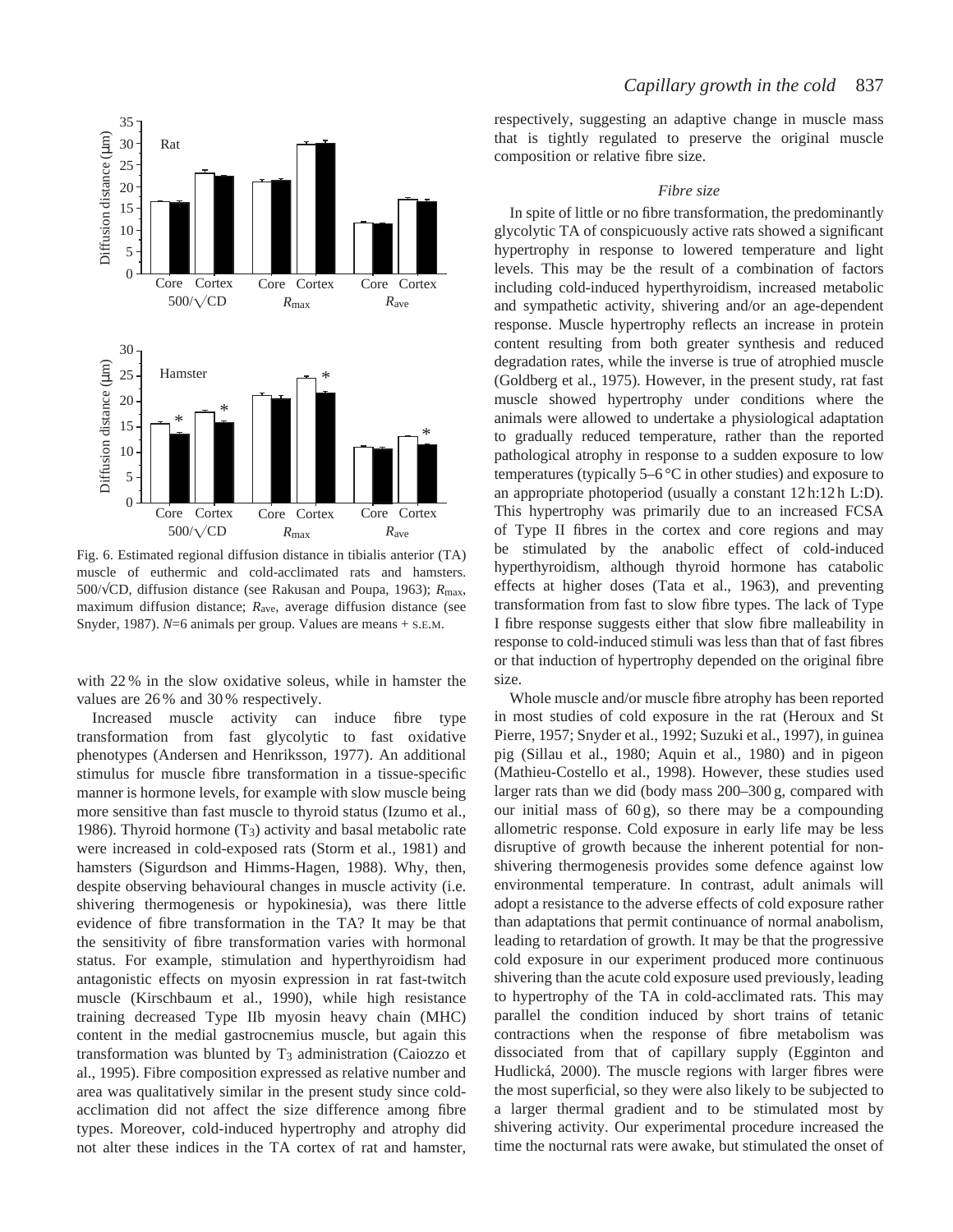hibernation in the hamster (previous observations have indicated that this occurs between 10 and 12 weeks with our protocol). The corresponding increase in activity in the rat could therefore also have contributed to muscle hypertrophy.

In contrast, the mean FCSA of hamster TA was significantly lower after cold-acclimation, mainly due to atrophy of Type II fibres. Hamsters were observed to have a reduced level of motor activity and thus showed modest atrophy, in agreement with other studies on hibernator animals (Wickler et al., 1991; Steffen et al., 1991). It is well known that hypokinesia, as seen during the hibernation period, causes muscular atrophy (Fitts et al., 1986). Disuse atrophy during cold-acclimation was evident, particularly during the last 4 weeks at low temperatures and short photoperiod, when the animals spent most of the time sleeping in their nest. Short photoperiod and cold together are more effective as a stimulus for hibernation than either alone (Hoffman, 1968). Shivering is an asynchronous stimulus, resulting in isometric exercise of both flexor and extensor muscles, and may have contributed to the hypertrophy of rat TA. The hamster, in contrast, has a very large non-shivering thermogenic capacity and the gradually reduced photoperiod and temperature may not cause shivering but prepare the animal for hibernation. One reason for hibernation is to avoid adverse environmental conditions, such as scarcity of food, and hence hypometabolism usually occurs in parallel with lower feeding rates (Hoffman, 1968). Thus, atrophy of hamster muscle may additionally be due to inadequate nutrition during the preparation for hibernation. Decreasing FCSA has been demonstrated in other hibernators, such as the ground squirrel (Musacchia et al., 1989), and this atrophy was accompanied by decreased protein synthesis during hibernation. However, in the present study, animals were presumably able to improve their oxygen-carrying capacity (e.g. haematocrit) (Deveci et al., 2001a) and substrate extraction (capillary supply) before atrophy became established, whereas in other studies acute cold exposure would have allowed inadequate time for compensatory changes to be made. The response to a sudden increase in metabolic activity, due to either physical activity (rat) or metabolic thermogenesis (hamster), therefore involved reducing oxygen diffusion distances (i.e. increasing CD or reducing FCSA).

### *Capillary supply*

In the thermoneutral zone (ambient temperature  $T_a=27-29 \text{ °C}$ ), rat and hamster basal metabolic rates are similar, although in response to progressively lowering environmental temperature the metabolic rate of hamsters increased much more than that of rats at the same temperature (Himms-Hagen, 1986). Mortola (1991) reported that the resting rate of oxygen consumption of adult hamsters was 44% higher than that of rats, presumably supporting non-shivering thermogenesis. Our data also support the hypothesis that oxygen demand is matched with oxygen supply: hamsters had a higher blood oxygen-carrying capacity than rats (Deveci et al., 2001a), but also a higher oxidative enzyme activity and an overall higher capillarity in the TA.

Although aerobic marker enzymes and fibre type composition changed little during cold-acclimation, Cold-A animals may better exploit this capacity. Under physiological conditions, increased muscle capillarity may be induced by increased blood flow *via* its effects on shear stress and wall tension (Hudlická et al., 1992), although a metabolic stimulus for angiogenesis is compelling (Adair et al., 1990).

In a survey of previous studies on capillary growth (angiogenesis), Hudlická et al. (1992) concluded that, in addition to the widely reported influence of cytokines and growth factors, capillary growth may also be elicited by mechanical factors associated with increases in fibre girth. Fibre cross-sectional area (FCSA) data are useful for distinguishing between an apparent increase in capillarisation (CD), as a result of fibre atrophy, and true angiogenesis. Regional analysis showed that there was a good correlation between the site of angiogenesis and FCSA within the TA muscle of rats. In the cortex region, where mean FCSA was largest  $(>2250 \,\mu m^2)$ , the relative change in C:F was approximately double that of the core region (FCSA  $1600 \,\mathrm{\mu m^2}$ ).

Heroux and St Pierre (1957) first reported apparent capillary growth in rats following cold exposure, although their results were ambiguous because of the method used to identify capillaries and the interpretation of results on the basis of CD (Egginton, 1998). Similar conclusions followed more detailed studies subsequently performed on guinea pigs by Sillau et al. (1980) and Banchero et al. (1985). Likewise, angiogenesis has not been observed in the rat (Snyder et al., 1992; Suzuki et al., 1997) or pigeon (Mathieu-Costello et al., 1998) upon coldacclimation to a  $T_a$  of 5 °C. These researchers all reported an increase in CD, but this was due entirely to muscle fibre atrophy since the C:F did not change. In addition to the possible allometric component, these authors exposed the rats to a sudden drop in temperature, whereas we gradually lowered temperature and reduced the duration of the light phase of the photoperiod, simulating natural conditions (summer/winter transition). In both cases, a cold-induced increase in basal metabolic rate will increase muscle oxygen demand. In the present study, this was offset by increasing oxygen supply after stimulating angiogenesis, whereas in the other cited examples rats were subjected to a 'cold shock' rather than a natural adaptation and increased oxygen demand was offset by reducing oxygen diffusion distance as a result of muscle fibre atrophy.

In general, the TA showed a different response both within muscle (cortex and core) and between species. In Cold-A rats, the TA cortex and core C:F increased significantly by approximately 40 % in the former and by half that in the latter, but CD showed no significant change. In contrast, Cold-A hamster CD increased significantly in both cortex and core (by approximately 33 %), but the C:F did not change. In hamster, the increased CD was due to a significant decrease in FCSA rather than to capillary growth, whereas the increased C:F in rat was due to the new capillary growth which paralleled an increase in FCSA. It is reasonable to assume that these new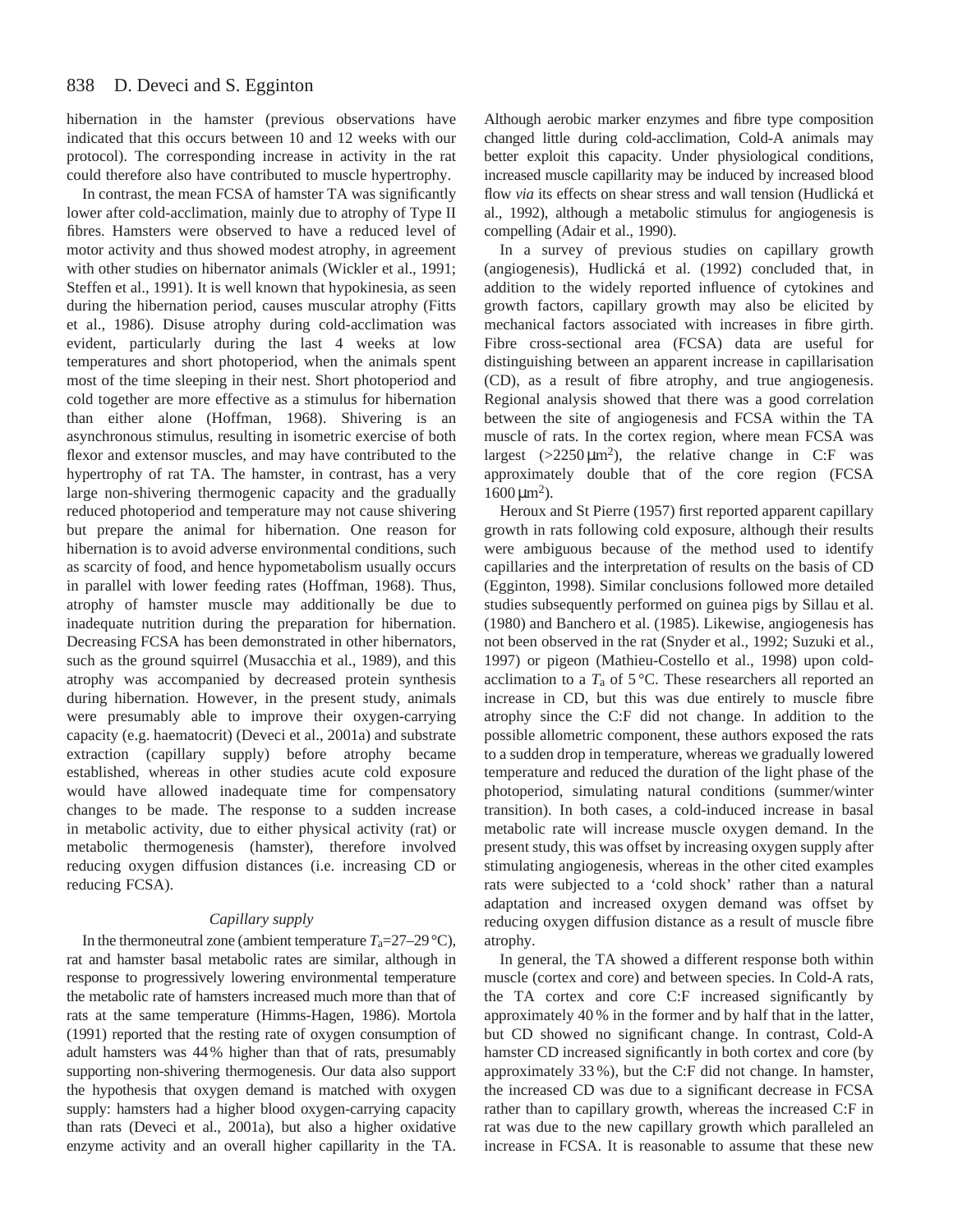capillaries compensate at least partially for the increase in diffusion distance that occurs as the capillaries are pushed apart by fibre hypertrophy. The lack of angiogenic stimuli in hamster may result from two important adaptive responses, the absence of significant shivering in hamster muscles and the reduction in FCSA/increased CD which reduced oxygen diffusion distances sufficiently to prevent an adequate metabolic error signal developing.

The greatest change in capillarisation was seen in the TA cortex region of Cold-A rat, induced by cold-induced shivering, which also showed the greatest degree of fibre hypertrophy. The data from the TA cortex support our hypothesis that cold-induced shivering may be considered as a parallel to chronic low-intensity exercise. Muscle stimulation using a regime that activated glycolytic, but not oxidative, fibres (very low voltage and short trains of tetanic contractions) caused capillary growth in the glycolytic cortex of the TA muscle but not in the oxidative core, without any increase in the activity of cytochrome oxidase (Egginton and Hudlická, 2000). Moreover, the first appearance of an increased C:F has been shown to occur in the vicinity of glycolytic fibres of stimulated muscles (Hudlická et al., 1982). Collectively, these data suggest that larger fibres are more responsive to stimulation. It has been assumed that glycolytic fibres are subjected to hypoxia during activity and that this stimulates angiogenesis. Although direct measurements of oxygen tension in the glycolytic region of rabbit TA using oxygen electrodes did not demonstrate any changes that could explain capillary growth as a result of increased muscle activity (Hudlická and Schroeder, 1978; Kanabus et al., 1980), more recently we looked at regional differences within muscles and observed that chronic systemic hypoxia induced angiogenesis where muscle fibre size was largest (Deveci et al., 2001b). The angiogenic potential therefore scaled directly with oxygen diffusion and, hence, should be low in the TA core where the higher CD produces shorter diffusion distances and the fibres are unlikely to become hypoxic.

In hamster TA cortex and core regions, there were no significant changes in C:F, but CD responded to cold to the same extent (by approximately 33 %) as fibre atrophy. Clearly, an alternative angiogenic signal to activity or FCSA is operative, presumably hormonal, in origin. For example, hyperthyroidism may stimulate new capillary growth, possibly *via* a mitochondrial pathway since a high-affinity mitochondrial receptor for  $T_3$  has been shown to regulate the synthesis and activity of enzymes involved in oxidative phosphorylation (Roodyn et al., 1965; Sterling et al., 1978). It is a striking example of an integrated physiological adaptive response that elevating T<sub>3</sub> levels, leading to higher basal metabolic rate and some of the secondary morphological changes that appear in the cold such as improved capillary supply, may aid substrate delivery to, and removal of metabolic end-products from, active muscle.

#### *Concluding remarks*

Small rodents are limited in their ability to increase

insulation when faced with low environmental temperatures and thus rely on changes in their basal metabolic rate. This may ultimately take the form of either a hypermetabolic (rat) or hypometabolic (hamster) strategy to survive prolonged exposure to cold. The species-specific responses reported in the present study may be explained as follows. Shivering thermogenesis as part of a cold-avoidance strategy would tend to increase capillarisation in fast muscles of rats. In contrast, the ability of hamsters to tolerate a lower core temperature by increased BAT activity under the same conditions would not be expected to increase capillarisation in skeletal muscle. However, altered photoperiod and gradual cold-acclimation may also invoke hormonal changes that would counter the progressive lowering of activity and also increase capillarisation in rat, but in hamster the increased capillary density was due to cold-induced atrophy of muscle fibre crosssectional area. In addition, within distinct regions of the TA, there was a correlation between angiogenesis and fibre size in the rat, in which oxygen diffusion increased, but not in the hamster, in which there was a reduced oxygen diffusion distance.

The authors wish to acknowledge the support of Cumhuriyet University in providing a research scholarship to D.D.

#### **References**

- **Adair, T. H., Gay, W. J. and Montani, J. P.** (1990). Growth regulation of the vascular system: evidence for a metabolic hypothesis. *Am. J. Physiol.* **259**, R393–R404.
- **Andersen, P. and Henriksson, J.** (1977). Capillary supply of the quadriceps femoris muscle of man: adaptive response to exercise. *J. Physiol., Lond.* **270**, 677–690.
- **Aquin, L., Lechner, A. J., Sillau, A. H. and Banchero, N.** (1980). Analysis of the shape changes of muscle fiber cross sections in guinea pigs raised at 22 C and 5 C. *Pflügers Arch.* **385**, 223–228.
- **Banchero, N.** (1982). Long term adaptation of skeletal muscle capillarity*. Physiologist* **25**, 385–389.
- **Banchero, N., Kayar, S. R. and Lechner, A. J.** (1985). Increased capillarity in skeletal muscle of growing guinea pigs acclimated to cold and hypoxia. *Respir. Physiol.* **62**, 245–255.
- **Behrens, W. A. and Himms-Hagen, J.** (1977). Alteration in skeletal muscle mitochondria of cold-acclimated rats: Association with enhanced metabolic response to noradrenaline. *J. Bioenerg. Biomembr.* **9**, 41–63.
- **Boss, O., Samec, S., Dullo, A., Seydoux, J., Muzzin, P. and Giacobino, J. P.** (1997). Tissue-dependent upregulation of rat uncoupling protein-2 expression in response to fasting or cold. *FEBS Lett.* **412**, 111–114.
- **Boyer, B. B., Barnes, B. M., Lowell, B. B. and Grujic, D.** (1998). Differential regulation of uncoupling protein gene homologues in multiple tissues of hibernating ground squirrels. *Am. J. Physiol.* **275**, R1232–R1238.
- **Buser, K. S., Kopp, B., Gehr, P., Weibel, E. R. and Hoppeler, H.** (1982). Effect of cold environment on skeletal muscle mitochondria in growing rat. *Cell Tissue Res.* **225**, 427–436.
- **Caiozzo, V. J., Baker, M. J., Carmody, C. and Baldwin, K. M.** (1995). The competitive interaction of high resistance training and thyroid hormone on myosin heavy chain isoform expression. *Med. Sci. Sports Exerc.* **27**, S124.
- **Deveci, D. and Egginton, S.** (1996). The effect of chronic cold exposure on muscle capillarity and composition in hamsters and rats. *Int. J. Microcirc.* **16**, 205.
- **Deveci, D. and Egginton, S.** (1998). The effects of prolonged cold exposure on angiogenesis in skeletal and cardiac muscle. *J. Physiol., Lond.* **511**, 160P.
- **Deveci, D., Marshall, J. M. and Egginton, S.** (2001a). Relationship between capillary angiogenesis, fibre type and fibre size in chronic systemic hypoxia. *Am. J. Physiol.* **281**, H241–H252.